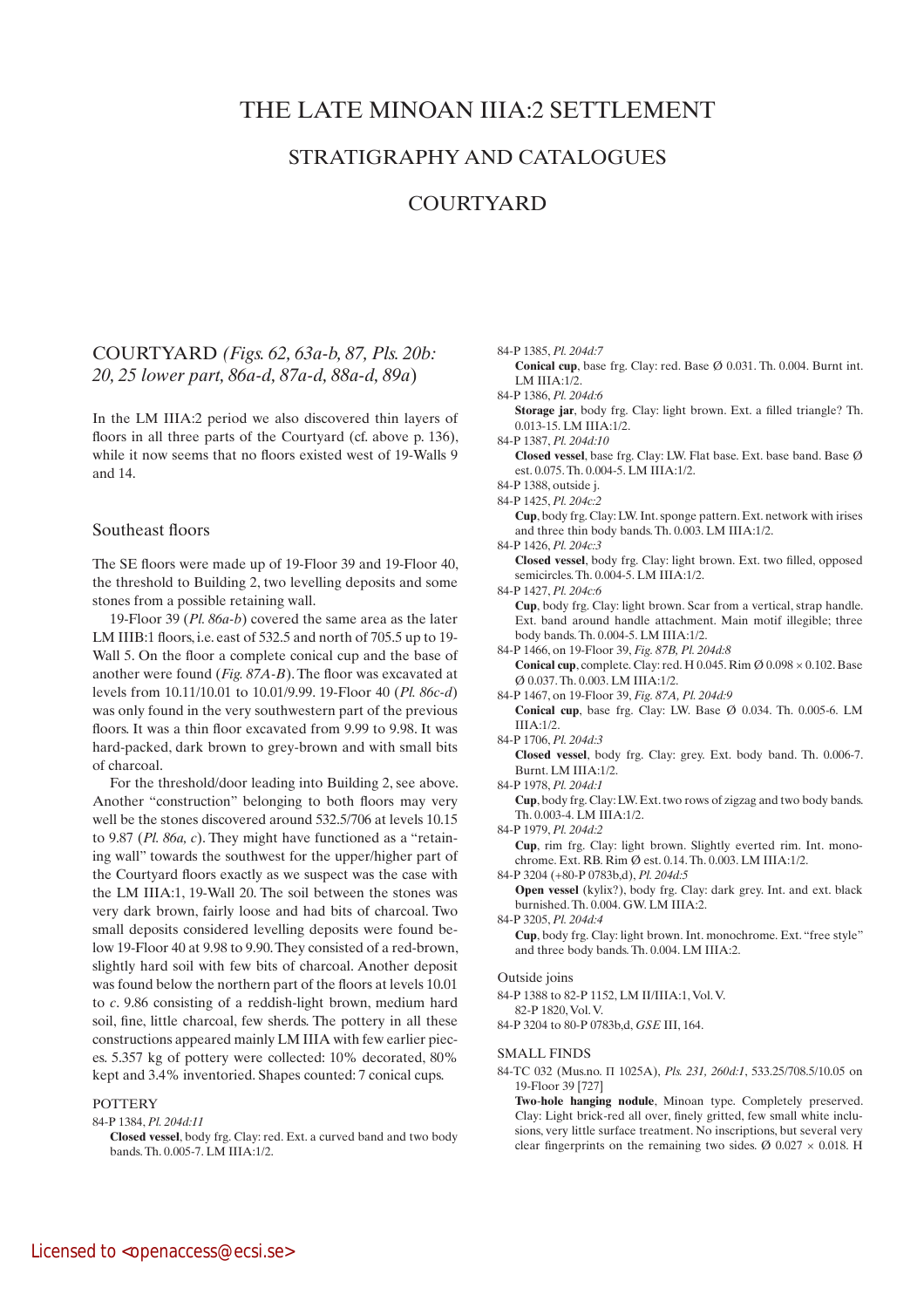

Fig. 87. LM IIIA:2 Courtyard, plan and distribution of finds.

0.0165. On one side impression of an amygdaloid. Motif: A "talismanic" device: a jug with vertical handle between two branches on a horiz. base consisting of a thicker and a thinner horiz. line with hatching in-between. In the segment below the base two pairs of oblique lines. Publ.: Hallager & Vlasaki 1986, 115-7, pl. II; *CMS* V I, Suppl 1A, no. 127. For similar motifs cf. Onassoglou 1985, pls. V-IX, esp. pl. VIII, no. 69. LM I.

## OBSIDIAN

84-OB 095, **Flake of core's reduction** [728] in 19-Floor 39; 84-OB 100,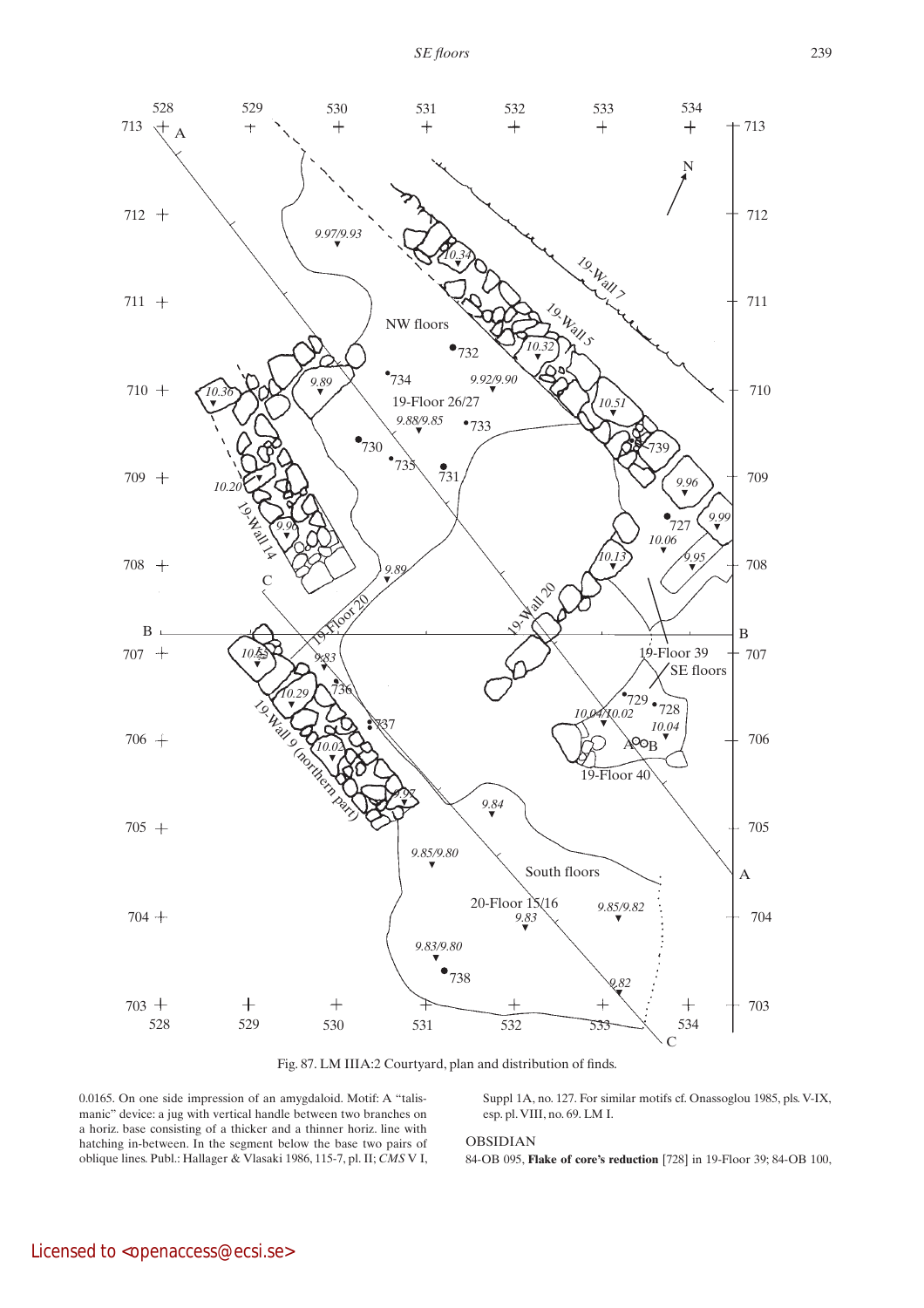**Flake of core's reduction** (splintered piece), *Pl. 267a:4* [729] in 19-Floor 40.

# BONES

Two fragments from young *Sus*.

### SHELLS

2 *Acanthocardia* – two right, W 0.031, H 0.032; frg. 10 *Glycymeris* – ten water-worn, two holed, one with large punched hole below umbo, two broken. 1 *Conus* – L 0.030, W 0.0175. 1 *Arca* – frg., left.

*Comments*: The two-hole hanging nodule, although found on the floor in all probability belongs to the LM I archival documents exactly like the roundel **KHWc 2117** found in a similar position in the Courtyard on 19-Floor 22 (cf. above p. 165).

## Northwest floors

The NW floors consisted of the floors 19-Floor 26, 19-Floor 27, and 19-Floor 20 with a few levelling deposits. 19-Floor 26 (*Pl. 87a-b*) covered a smaller part than the later LM IIIB:1 floors, and shared the slab stones with LM IIIB:1, 19-Floor 25. The floor consisted of a thin hard layer of brown soil with pieces of red clay, charcoal and small pieces of chalk. 19-Floor 27 (*Pl. 87c*) covered a larger area than 19-Floor 26 and shared the few slab stones. It consisted of dark brown soil with some red clay and a lot of charcoal. In the very northern part of the floor area at *c*. 529-529.75/711.1-712.8 was an ash layer which may belong to the very earliest part of the LM IIIA:2. It contained loose grey soil, ash and bits of charcoal found at levels 9.97 to 9.93. 19-Floor 20 at level *c*. 9.85 was very hard and consisted of light reddish soil with sand. A few deposits were excavated in the narrow area below 19-Floor 20, south of 19-Wall 14. Below this floor a layer of light reddish, hard soil with sand and small bits of charcoal was excavated at levels 9.82 to 9.77/9.70. In front of 19-Wall 9 and below 19-Floor 20 was a small, narrow pit with dark, loose, sandy soil and bits of charcoal which was probably a foundation pit for 19-Wall 9. Another small deposit into which the foundation pit was dug also ran along 19-Wall 9 and it was excavated at levels 9.80 to 9.65 where the floors of the LM II/IIIA:1 period was reached. It consisted of very hard, light brown-yellowish soil with bits of charcoal and smaller stones – also small flakes from slab stones.

In all deposits the pottery was mainly LM IIIA with few earlier pieces. 12.505 kg of pottery were collected: 5% decorated, 81% kept and 2.7% inventoried. Shapes were not counted.

## **POTTERY**

## 82-P 1148, *Pl. 204b:8*

 **Closed vessel**, neck/body frg. Clay: light greyish-brown. Ext. a broad and a narrow band. Th. 0.006-7. LM IIIA:1/2.

82-P 1149, *Pl. 204b:7*

 **Closed vessel**, body frg. Clay: light grey. Ext. hatched triangles?, two body bands and curved diagonal bands. Th. 0.003-4. Burnt. LM IIIA:2.

82-P 1150, *Pl. 204b:3*

82-P 1151, *Pl. 204b:4*

 **Cup**, body frg. Clay: light brown. Ext. an illegible motif above three body bands. Th. 0.003-5. Burnt. LM IIIA:1/2.

82-P 1410, *Pl. 204b:2*

 **Cup**, body frg. Clay: cream. Int. monochrome black. Ext. faint traces of paint. Th. 0.003-4. LM IIIA:1/2.

82-P 1411, *Pl. 204b:1*

 **Cup**, body frg. Clay: LW. Ext. a flower and a bird, two thin body bands. Th. 0.003. LM IIIA:2.

82-P 1412, *Pl. 204b:6*

 **Stemmed bowl**, foot frg. Clay: light red with light grey core, hard, fine. Base with high dome underneath. Ext. monochrome red. Foot Ø est. 0.092. Myc IMP. FS 304. LH IIIA:2.

82-P 1597, *Pl. 204b:5*

 **Cup**, rim/body frgs. Clay: brown. Everted rim. Int. RB. Ext. RB, a wavy band, chevrons? and three body bands. Rim Ø est. 0.14. Th. 0.003-4. LM IIIA:2.

82-P 1598, outside j.

82-P 1658, *Pl. 204b:11*

 **Tripod cooking pot**, rim frg. Clay: red. Coarse fabric. High, flaring rim. Rim Ø est. 0.25. Th. 0.006-7. Burnt. LM IIIA:1/2.

82-P 1659, *Pl. 204b:10*

 **Cooking dish**, rim/body frg. Clay: red. Coarse fabric. H of rim 0.063- 0.066. Th. 0.013-15. Burnt. LM IIIA:1/2.

83-P 0589 (+82-P 1408), *Pl. 204b:12*

 **Cup**, rim/body frgs. Clay: light brown. Straight rim with a low ridge *c.* 0.010 below the lip. Int. monochrome. Ext. RB and network. Th. 0.005-6. LM IIIA:2.

83-P 0590, *Pl. 204e:2*

 **Cup**, body frg. Clay: LW. Ext. alternating arcs? Th. 0.002. LM IIIA:2. 83-P 0591 (+77-P 1503), *Pl. 204e:1*

 **Kylix**, body frgs. Clay: light red. Ext. flowers and two body bands. Th. 0.004-5. LM IIIA:2.

83-P 0592 (+82-P 1237), *Pl. 204b:9*

Kylix, body frgs. Clay: light brown. Ext. whorl shell and a vertical row of short strokes. Th. 0.004. LM IIIA:2.

83-P 0593, *Pl. 204e:5*

 **Juglet**, upper body frg. Clay: light brown. Part of a vertical, roll handle. Ext. band around handle section, tongue pattern and two body bands. Handle 0.006 × 0.007. Th. 0.003-4. LM IIIA:1/2.

83-P 0594, *Pl. 204e:4*

 **Closed vessel** (alabastron?), body frg. close to a base. Clay: red. Yellow slip and reddish-brown paint. Ext. broad base band and two bands above. Base Ø est. 0.18. Th. 0.006. LM IIIA:2.

83-P 0595, *Pl. 204e:3*

- **Cup**, body frg. Clay: LW. Ext. lozenges with chevrons int. framed by wavy bands. Three thin body bands. Th. 0.003. LM IIIA:2.
- 83-P 0605, *Pl. 204e:6*

 **Kalathos**, rim/body frg. Clay: light brown. Plain ware. Rim Ø est. 0.22. Th. 0.004. LM IIIA:2.

#### LM I

82-P 1595, **Conical cup**; 82-P 1596, **Semiglobular cup**; 83-P 0603, **Open vessel**; 83-P 0604, **Open vessel**; 83-P 0606, **Conical cup**.

Outside joins

82-P 1598 to 82-P 1720b, LM II/IIIA:1, Vol. V.

83-P 0589 to 82-P 1408, LM IIIB:1, Courtyard, floors 1st phase, p. 166. 83-P 0591 to 77-P 1503, *GSE* I, 65.

83-P 0592 to 82-P 1237, LM IIIB:1, Courtyard, 19-Pit Q, p. 149.

#### SMALL FINDS

82-M 020, *Pl. 260d:4,* 530.95/709.47/9.73 [730] in 19-Floor 27

 **Bronze knife or dagger**?, frg. Green corrosion mixed with clay and stone. Elongated object, one end broken off, other end is slightly curved and has a centrally placed tap. On each side of base of tap there are two small, rounded concavities, which are probably remains of rivet-holes. L 0.015. W 0.020. Th. 0.004.

82-FR 010 *Pl. 260d:2* [731] in 19-Floor 27

Painted plaster, one edge frg. Hard, gritted plaster. Uneven, monochrome, orange red surface. Mpd. 0.032. Th. 0.007-11. LM IIIA:2.

**Cup**, body frg. Clay: light red. Int. a band on lower body. Ext. sponge pattern and three body bands. Th. 0.003-4. LM IIIA:1/2.